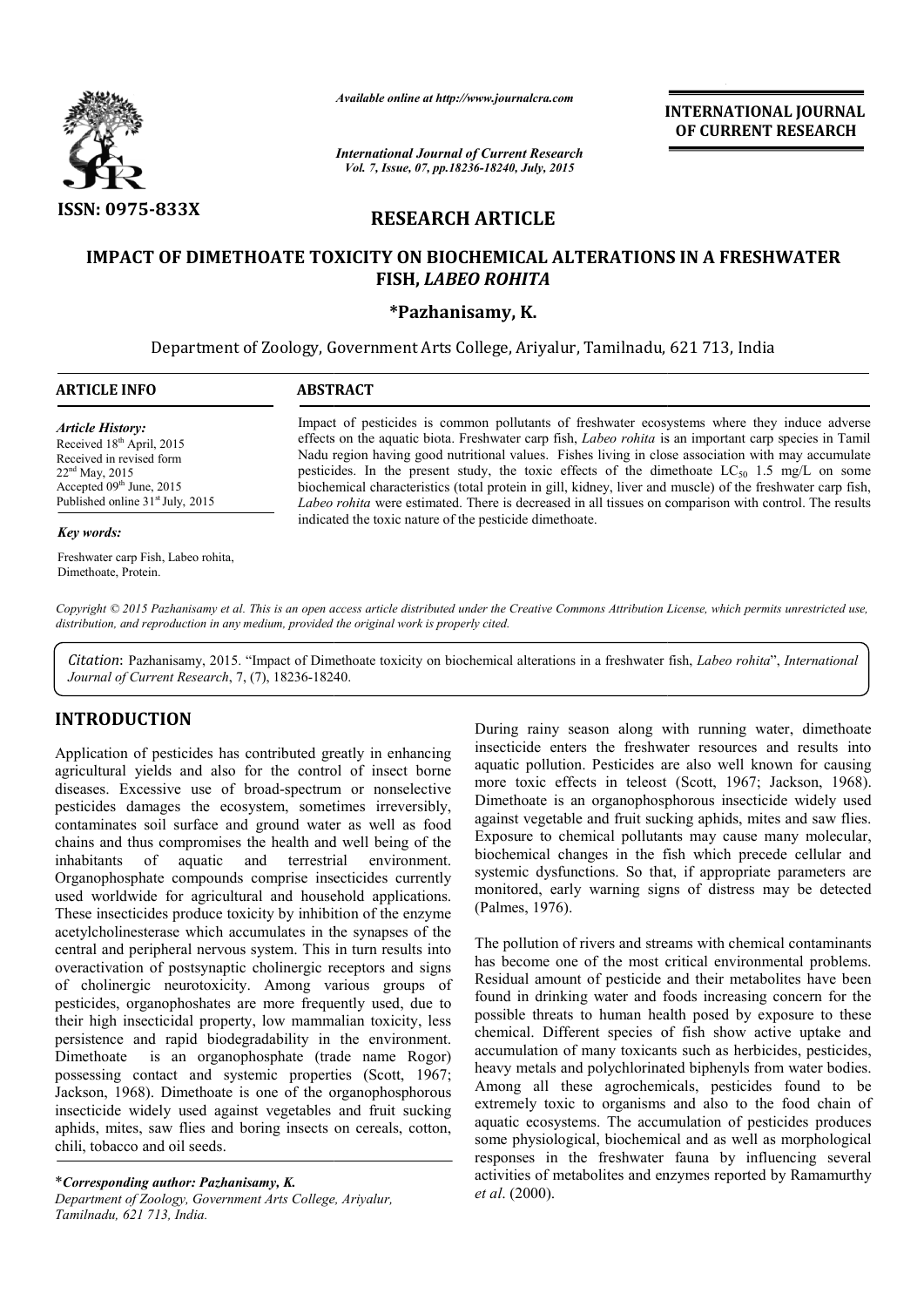The alteration in biochemical contents in different tissues of fish due to toxic effects of different heavy metals and pesticides have been reported by number of workers (Khan *et al*., 1992; James and Sampath, 1995; Das *et al*., 1999).

## MATERIALS AND METHODS

The freshwater carp fish, *Labeo rohita* were collected from Ariyalur area and were brought to the laboratory in large plastic troughs and acclimatized for one week. Healthy, carp fish having equal size (length 10 to 12 cm) and weight (20 to 25 g) were used for experimentation. Stock solution of dimethoate was prepared by dissolving appropriate amount of salt in distilled water. The physico-chemical characteristic of test water have analyzed regularly during the test periods following the standard method describe by APHA (1998). Batches of 10 healthy fishes were exposed to different concentrations of insecticide dimethoate to calculate the medium lethal concentration  $LC_{50}$  value (1.5 mg/L) using probit analysis Finney method (Finney, 1971). The fishes (Four groups) were exposed to the two sub lethal concentrations ( $1/10^{th}$  and  $1/30^{th}$  mg/L) of dimethoate for 10, 20 and 30 days respectively. Another group was maintained as control. At the end of each exposure period, fishes were sacrificed and tissues such as gill, kidney, liver and muscle were dissected and removed. The tissues (10 mg) were homogenized in 80% methanol, centrifuged at 3500 rpm for 15 minutes and the clear supernatant was used for the analysis of total proteins. Total protein concentration was estimated by the method of Lowry (1951).

## RESULTS

The changes in biochemical composition of gills, kidney, liver, and muscles of freshwater carp fish, *Labeo rohita* exposed to acute concentrations of dimethoate were studied along with control fish. The data was supported by various statistical analyses and the standard deviation of the mean was calculated. The changes in the total protein in different tissues such as gills, kidney, liver, and muscles of *Labeo rohita* exposed to two sublethal concentrations of dimethoate for 10, 20 and 30 days (Table 1 and Fig. 1 to 4). Freshwater fish *Labeo rohita* kept as control protein content was highest in muscle 8.63 mg/g followed by liver 8.09 and kidney 6.46 mg/g, while low protein levels were seen in gills 3.52 mg/g for 30 days.

#### Gill Protein

Indian major carp *Labeo rohita* treated with sublethal concentrations of dimethoate on 10% & 30% showed a decreasing trend in the gill protein when compared to control (Table 1 and Fig. 1). The control protein values were recorded from 4.93, 4.86 and 4.88 mg/g. The 10% sublethal concentration of gill protein values were recorded from 4.76, 4.22 and 3.69 mg/g, and the 30% sublethal concentration of gill protein values were recorded from 4.27, 3.99 and 3.52 mg/g after exposure of 10, 20 and 30 days respectively.

#### Kidney Protein

Fish *Labeo rohita* treated with sublethal concentrations of dimethoate on 10% & 30 % showed a decreasing trend in the kidney protein when compared to control (Table 1 and Fig. 2). The 10% sublethal concentration of kidney protein values were recorded from 6.27, 5.67 and 5.04 mg/g, and 30% sublethal concentration of dimethoate exposed to tissues of kidney protein values were recorded from 6.09, 5.51 and 4.46 mg/g respectively. The control protein values were recorded from 6.36, 6.41 and 6.46 mg/g after exposure of 10, 20 and 30 days respectively.

#### Liver Protein

Freshwater fish *Labeo rohita* treated with sublethal concentrations of dimethoate on (10% & 30%) showed a decreasing trend in the total liver protein compared to control (Table 1 and Fig. 3). The 10% sublethal concentration of liver protein values were recorded from 7.15, 6.14 and 5.19 mg/g and the 30% sublethal concentration of liver protein values were recorded from 6.36, 5.39 and 4.87 mg/g respectively. The control protein of liver tissues was recorded from 7.78, 8.09 and 8.05 mg/g after exposure of 10, 20 and 30 days respectively.

#### Muscle Protein

Fish *Labeo rohita* treated with sublethal concentrations of dimethoate on 10% and 30% showed a decreasing trend in the muscle protein when compared to control (Table 1 and Fig. 4). The control protein values were recorded from 8.49, 8.58 and 8.63 mg/g. The 10% sublethal concentration of muscle protein values were recorded from 7.66, 7.11 and 6.57 and the 30% dimethoate sublethal concentration of muscle protein values were recorded from 7.36, 6.96 and 6.38 mg/g after exposure of 10, 20 and 30 days respectively.

Table 1. Total protein content (mg/g) in wet weight tissues of freshwater fish, *Labeo rohita* exposed to two sublethal concentrations (10% and 30%) of dimethoate

| Days    | Exposure              | Gill            | Kidney          | Liver           | Muscle          |
|---------|-----------------------|-----------------|-----------------|-----------------|-----------------|
| 10 days | Control               | $4.93 \pm 0.78$ | $6.36 \pm 0.51$ | $7.78 \pm 0.54$ | $8.49 \pm 0.12$ |
|         | Dimethoate $10\%$ SLC | $4.76 \pm 0.34$ | $6.27 \pm 0.61$ | $7.15 \pm 0.44$ | $7.66 \pm 0.22$ |
|         | Dimethoate 30 % SLC   | $4.27 \pm 0.43$ | $6.09 \pm 0.54$ | $6.36 \pm 0.19$ | $7.36 \pm 0.7$  |
| 20 days | Control               | $4.86 \pm 0.31$ | $6.41 \pm 0.2$  | $8.09 \pm 0.5$  | $8.58 \pm 0.4$  |
|         | Dimethoate $10\%$ SLC | $4.22 \pm 0.6$  | $5.67 \pm 0.42$ | $6.14 \pm 0.58$ | $7.11 \pm 0.43$ |
|         | Dimethoate $30\%$ SLC | $3.99 \pm 0.36$ | $5.51 \pm 0.79$ | $5.39 \pm 0.82$ | $6.96 \pm 0.36$ |
| 30 days | Control               | $4.88 \pm 0.5$  | $6.46 \pm 0.44$ | $8.05 \pm 0.45$ | $8.63 \pm 0.57$ |
|         | Dimethoate $10\%$ SLC | $3.69 \pm 0.27$ | $5.04 \pm 0.53$ | $5.19 \pm 0.41$ | $6.57 \pm 0.23$ |
|         | Dimethoate 30 % SLC   | $3.52 \pm 0.47$ | $4.46 \pm 0.43$ | $4.87 \pm 0.51$ | $6.38 \pm 0.39$ |

 $Means \pm SD(N=4)$ 

SLC – Sublethal concentration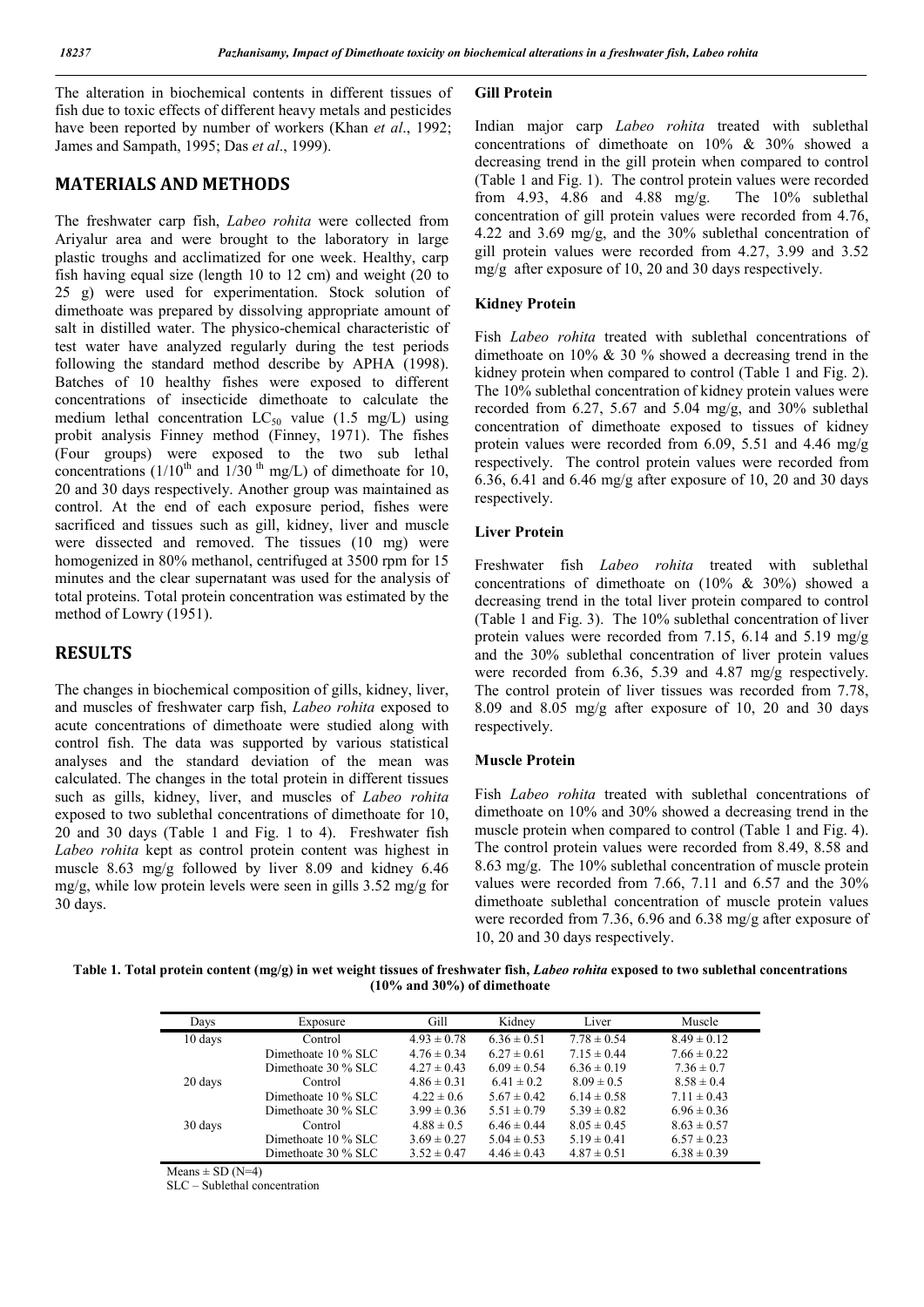

Fig. 1. Total protein content in gill tissues of *Labeo rohita* exposed to sub lethal concentrations of dimethoate pesticide



Fig. 2. Total protein content in kidney tissues of *Labeo rohita* exposed to sub lethal concentrations of dimethoate pesticide



Fig. 3. Total protein content in liver tissues of *Labeo rohita* exposed to sub lethal concentrations of dimethoate pesticide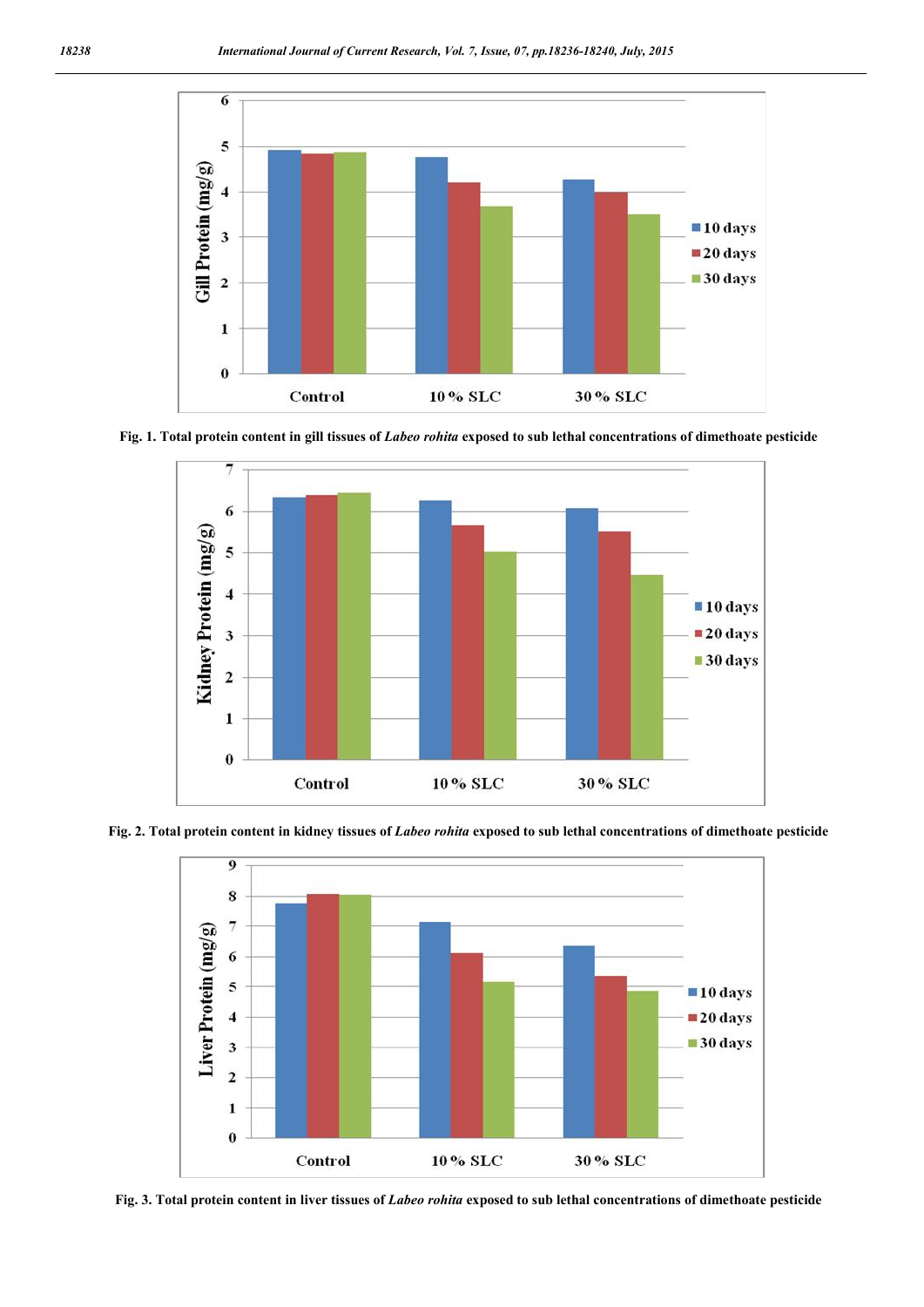

Fig. 4. Total protein content in muscle tissues of *Labeo rohita* exposed to sub lethal concentrations of dimethoate pesticide

### DISCUSSION

In the present study LC<sub>50</sub> values of dimethoate of fish *Labeo rohita* at 96 hours  $LC_{50}$  were 1.5 mg/L. and Sub lethal concentrations namely 10% and 30% values were selected, studying their effects on biochemical aspects. During the acute toxicity tests, the fish were seen to exhibit several behavioural responses, such as fast jerking, frequently jumping, erratic swimming, spiraling, convulsions and tendency to escape from the aquaria. Following this state of hyper excitability, the fish became inactive and loss of orientation. There was loss of equilibrium and paralysis which ultimately resolved in death of the fish. These altered behavioral abnormalities were observed only at high concentration ranges (values higher than 96 hr  $LC_{50}$ ). The decreased trend of protein content in various tissues of *L. rohita* may be due to metabolic utilization of keto acids in the synthesis of glucose or for the osmatic and ionic regulation as mentioned (Schmidt, 1975; Vutukuru, 2005; Venktramana *et al*., 2006).

Decrease in protein may be due to the impairment of protein synthesis or increase in the rate of its degradation to amino acids, which may be fed to tricarboxylic acid (TCA) cycle through aminotransferases probably to cope up with high energy demands in order to meet the stress condition. The decrease in protein content suggests an increase in proteolytic activity and possible utilization of its products for metabolic purpose. The fall in protein level during exposure may be due to increased catabolism and decreased anabolism of proteins. Decrease in protein content under toxicity stress has already being reported (James *et al*., 1979; Natarajan, 1983; Khare and Singh, 2002).

Saxena *et al*. (1989) attributed the decrease in protein content due to decreased protein synthesizing capacity of liver of *Channa punctatus* exposed to carbaryl and malathion. Decrease in the protein content was observed throughout the

exposure period. The two sublethal exposure results show the decrease in protein content and it depend upon the concentration. The toxicity of dimethoate also showed a direct correlation with the concentration and time exposure. Similarly, this was also observed by Singh and Bhati (1994) and Khare and Singh (2002). Borah and Yadav (1995) have reported gradual decrease in protein and glycogen of gill in *Heteropneustes fossilis* under dimethoate toxicity. James and Sampath (1995) observed sublethal effects of mixtures of copper and ammonia on biochemical parameters in *H. fossilis*  and showed concentration dependent significant reduction of protein and glycogen content in gill, liver and muscle. Jones Nelson and Kumar (1996) also observed decline in protein content in liver of *Etrophis maculates* under Ekalux stress.

Das *et al*. (1999) studied the effect of cypermethrin 25% EC on biochemical composition and observed marked decrease in glycogen content in the gills of *Channa punctatus*. Rao and Ramaneshwari (2000) observed decrease in protein content in the gill of *Labeo rohita, Mystus vittatus* and *C. punctata* under endosulfan and monocrotophos toxicity. Khare and Singh (2002) have reported the gradual decrease in protein content in the gills of *C. batrachus* under malathion toxicity.

#### Acknowledgements

Author is grateful thanks to the Principal, Head of the Department and other staff members of Zoology, Govt. Arts College, Ariyalur, India for providing necessary facilities.

#### **REFERENCES**

- APHA., 1998. Standard methods for the examination of water and waste water,  $20<sup>th</sup>$  Edition, Washington, DC.
- Borah, S., and Yadav, R.N.S., 1995. Alteration in the protein, free amino acid, nucleic acid and carbohydrate content of muscle and gills in rogor exposed freshwater fish *Heteropneustes fossilis. Pol. Res*., 14(1): 99-103.